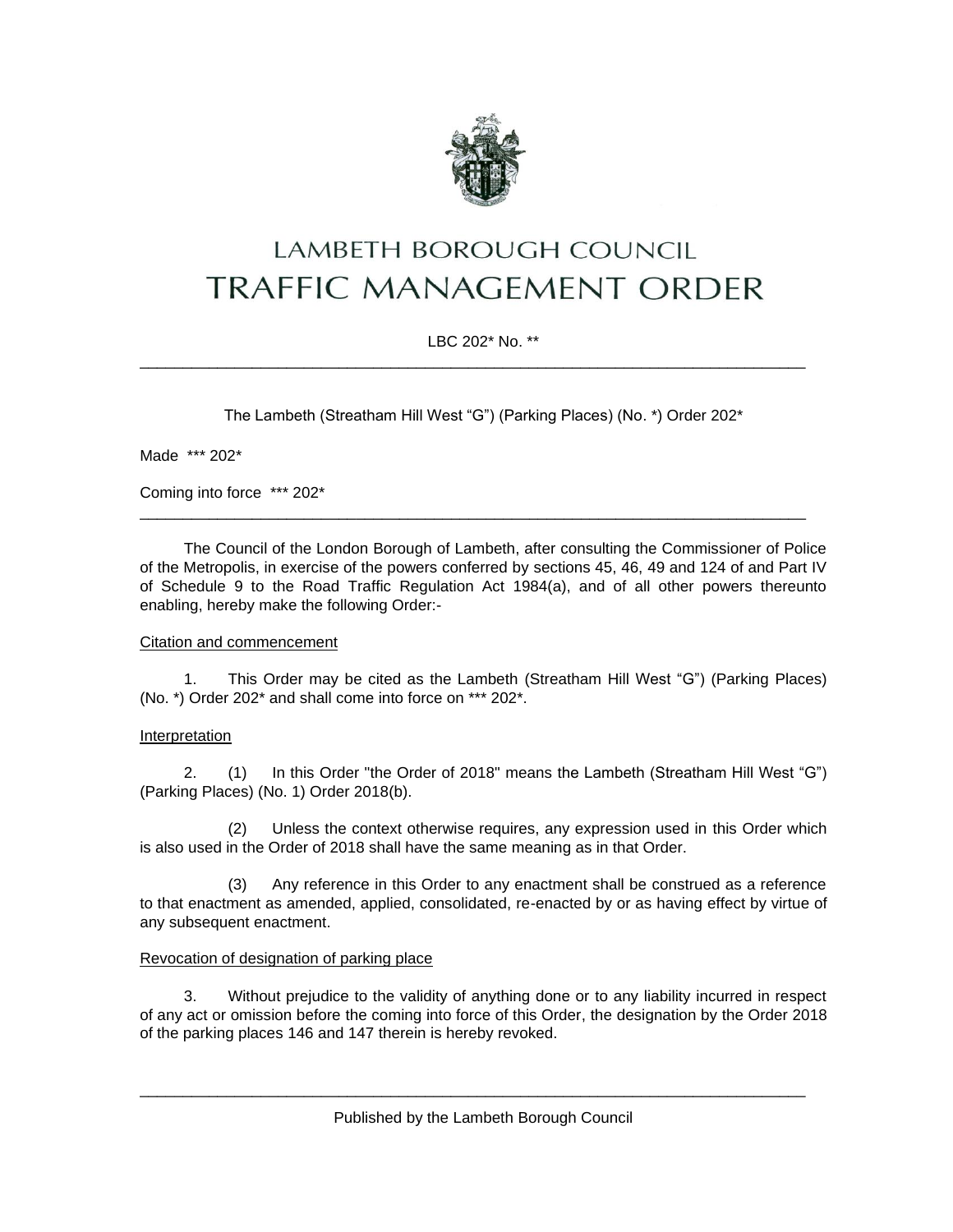#### (a) 1984 c.27 (b) LBC 2018/27 Designation of parking places and application of the Order of 2018 thereto

4. (1) Each area on a highway comprising the length of carriageway of a street specified in column 2 of the Schedule to this Order and bounded on one side of that length by the edge of the carriageway and on the other sides by a white line marking is designated as a parking place.

(2) The reference in this Article to a white line marking shall be construed as a reference to the white line marking (either broken or continuous) provided for in Schedule 7 to the Traffic Signs Regulations and General Directions 2016(a) or, if applicable, authorised by the Secretary of State by virtue of section 64 of the Road Traffic Regulation Act 1984.

(3) The provisions of the Order of 2018 (other than Articles 3 and 16) shall apply to the areas designated as parking places by this Order as if in those provisions any reference to a parking place included a reference to an area designated as a parking place by this Order and as if any reference to Schedule 1 of the Order of 2018 included a reference to the Schedule to this Order.

### Placing of traffic signs, etc.

- 5. The Council shall:-
	- (a) place and maintain traffic signs indicating the limits of each parking place referred to in the Schedule to this Order;
	- (b) place and maintain in or in the vicinity of each parking place referred to in the Schedule to this Order traffic signs indicating that such parking place may be used during the permitted hours for the leaving only of the vehicles specified in Article 4(2) of the Order of 2018;
	- (c) carry out such other works as is reasonably required for the purposes of the satisfactory operation of each parking place referred to in the Schedule to this Order.

Dated this \*\*\*\* day of \*\*\*\* 202\*.

Ben Stevens Highway Network Manager

\_\_\_\_\_\_\_\_\_\_\_\_\_\_\_\_\_\_\_\_\_\_\_\_\_\_\_\_\_\_\_\_\_\_\_\_\_\_\_\_\_\_\_\_\_\_\_\_\_\_\_\_\_\_\_\_\_\_\_\_\_\_\_\_\_\_\_\_\_\_\_\_\_\_\_\_\_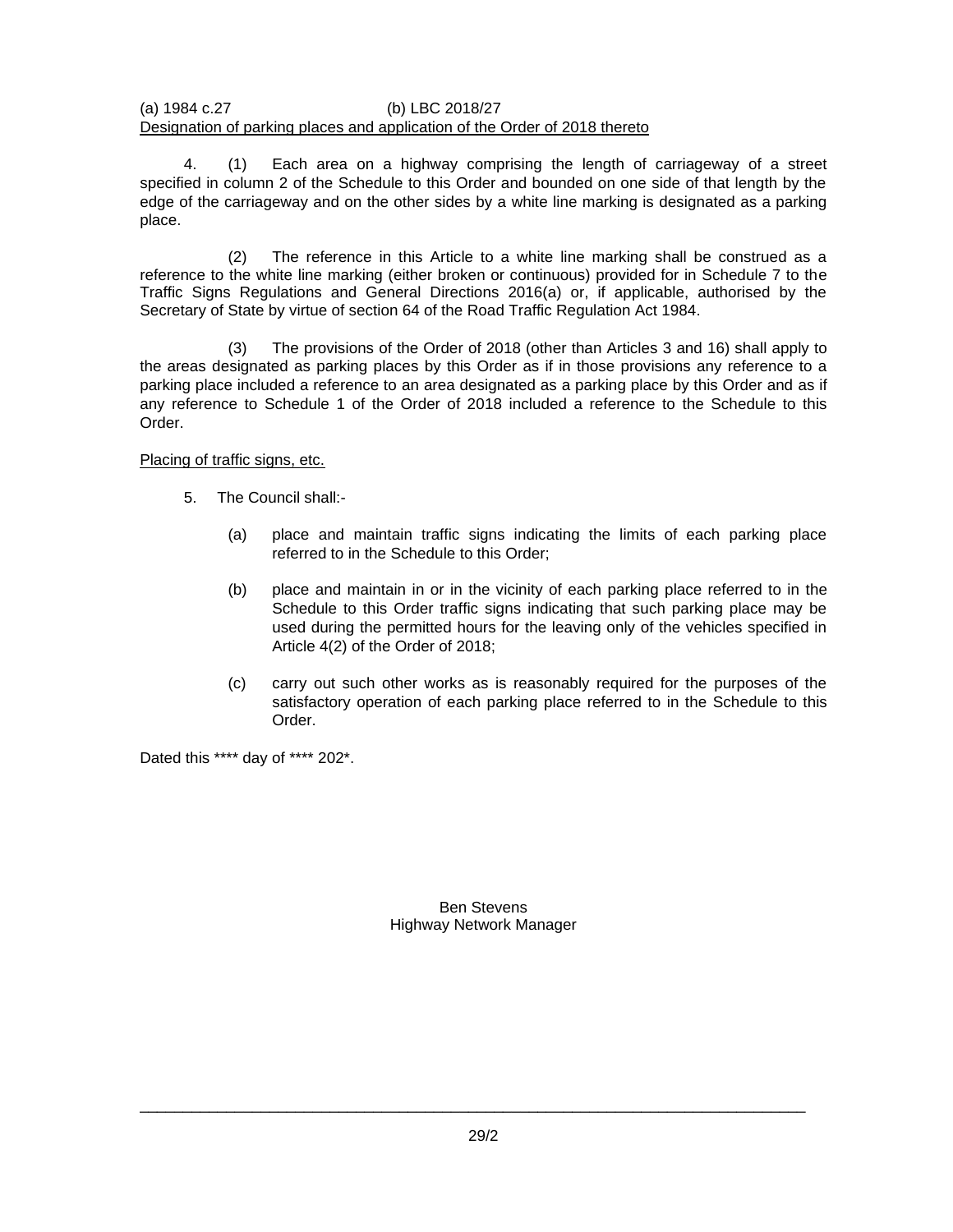(a) S.I. 2016/362